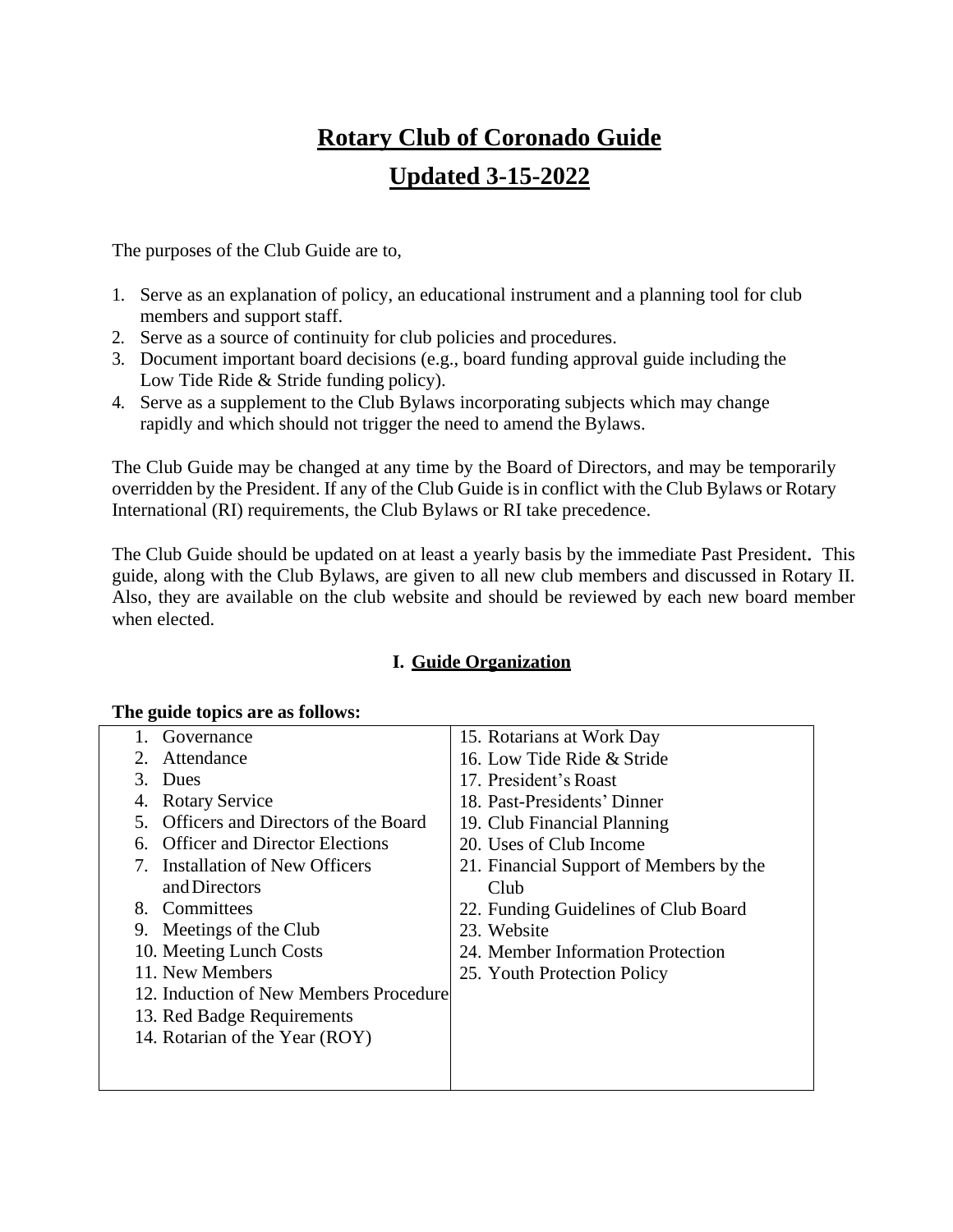# **1. Governance**

- a. The Rotary Club of Coronado includes a club and a club foundation.
- b. Club The Rotary Club of Coronado is a 501(c) (4) entity.
- c. The club is governed by
	- i. The Rotary Club of Coronado Constitution
		- 1. The club constitution is the standard club constitution presented in the Rotary International Manual of Procedure.
	- ii. The Rotary Club of Coronado Bylaws,
	- iii. The Rotary Club of Coronado President and Board of Directors,
	- iv. And, less formally, by this guide.
- d. Payments and contributions made to the Rotary Club of Coronado  $501(c)(4)$  are not deductible on personal income taxes.
- e. Club Foundation The Rotary Club of Coronado Foundation (RCCF) is a  $501(c)(3)$  entities and is governed by the Rotary Club of Coronado Foundation Bylaws and theRotary Club of Coronado Foundation Board of Trustees.
- f. The Rotary Foundation of Rotary International (TRF) is also a 501(c) (3) entity.
- g. Contributions made to the Rotary Club of Coronado Foundation (RCCF) and The Rotary Foundation (TRF) are often deductible, either totally or partially, in personal taxes. Examples of this are sponsorships of local fundraisers (RCCF) and Paul Harrisdonations (TRF).

# **2. Attendance**

a. Club members are encouraged to maintain at least 50% attendance by a combination of attending club meetings, participating in volunteer projects, or attending meetings of other clubs and District events or involvement in other club activities as specified in the Club Constitution.

# **3. Initiation Fees, Annual Fees, and Dues**

- a. The initiation fee to the Rotary Club of Coronado is \$200. This initiation fee is waived for new members under age 40, transferring members, and for spouses/partners of current dues-paying members.
- b. Annual Club 2021-22 dues are \$335 and are payable on July  $1<sup>st</sup>$ . Dues for spouses/partners of current dues-paying members of the Rotary Club of Coronado are \$125. If Club dues are not paid by August  $31<sup>st</sup>$  a warning letter will be issued and termination procedures will commence.
- c. Annually (normally June) each member shall fill out a Planning Guide to enable the Club to better prepare for the upcoming Rotary year. The Planning Guide presents the opportunity for each member to pledge to any or all of the funds listed, as well as their intention to support our major fundraisers.

# **4. Rotary Service**

The motto of Rotary is **SERVICE ABOVE SELF**. A key focus for Rotarians is service to others. All Rotary activities, both locally and internationally, are focused on the five Avenues of Service: Club Service, Community Service, International Service, Youth Service, and Vocational Service. Within our club we further divide Club Service into Operations and Special Events, and Community Service into Local (in Coronado) and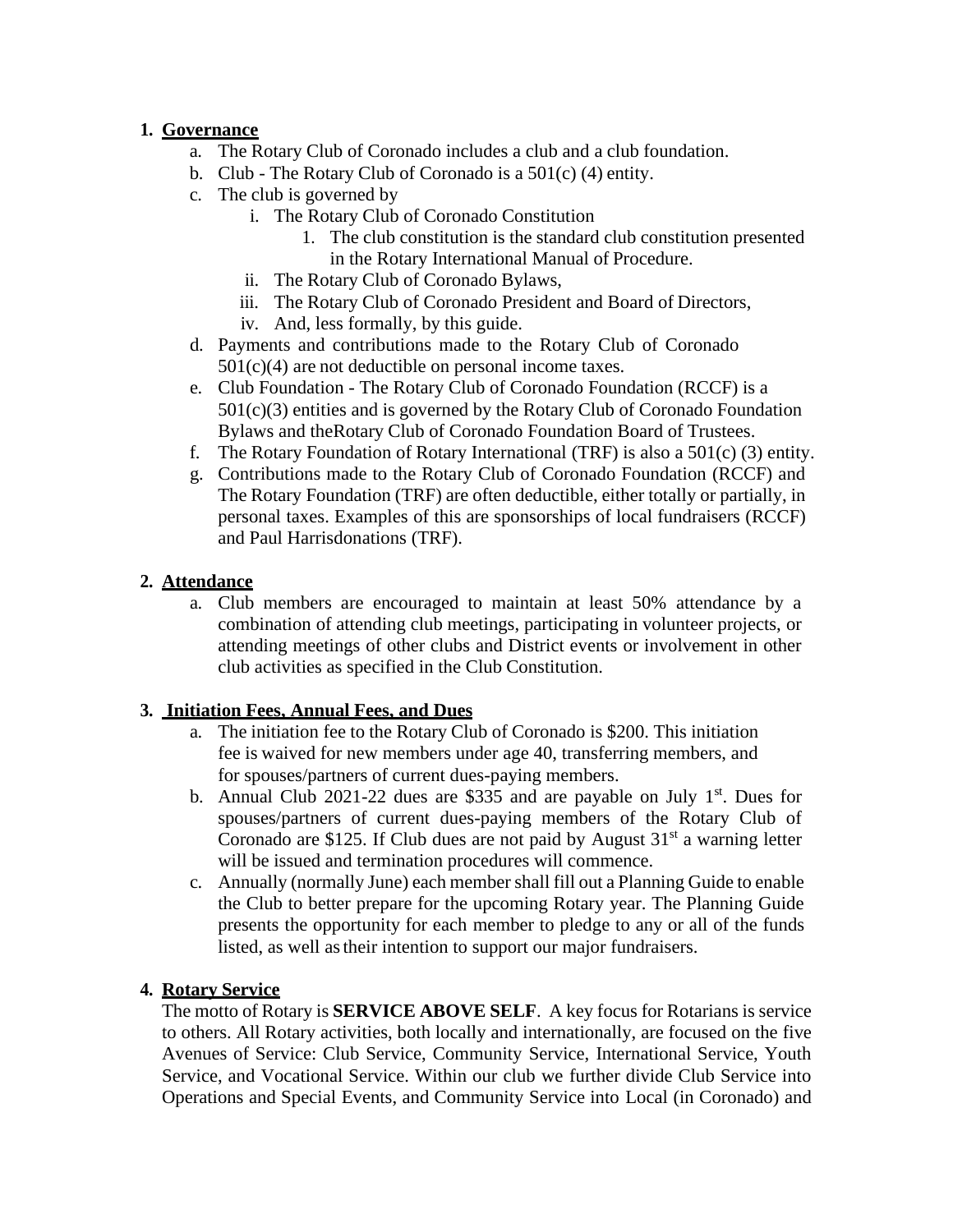Regional (anywhere across the bridge in the U.S.). As a part of their service, Rotarians may provide time and expertise as well as financial support.

| <u>Avenue</u>   | <b>Description</b>             | <b>Examples of Club</b>              | <b>Examples of</b>        |
|-----------------|--------------------------------|--------------------------------------|---------------------------|
| <b>of</b>       |                                | <b>Member Time</b>                   | Member/Club               |
| <b>Service</b>  |                                | and Expertise                        | <b>Financial Support</b>  |
|                 |                                | <b>Service</b>                       |                           |
| Club            | Actions to help the club       | Sergeant-at-arms,                    | Annual dues               |
| Service -       | function successfully          | Meeting set-up,                      |                           |
| Operations      |                                | Programs, P.R.,                      |                           |
|                 |                                | Rotary apparel sales                 |                           |
| Club            | Actions to help the club       | Christmas Party, Low                 | Low Tide Ride and         |
| Service-        | special events                 | Tide Ride and Stride,                | Stride, Golf              |
| Special         |                                | Golf Tournament, Wine                | Tournament, End Polio     |
| Events          |                                | <b>Tasting Event</b>                 | Now Wine                  |
|                 |                                |                                      | <b>Tasting Event</b>      |
| Community       | <b>Community Service</b>       | Beach Clean-up, July 4 <sup>th</sup> | Concert in the Park,      |
| Service -       | focused in Coronado            | Parade, Rotarians-at-                | Cor. Hosp. Foundation     |
| <b>Local</b>    |                                | Work Day, Christmas                  | Coronado Schools          |
|                 |                                | Eve Santas, Scouting                 | Foundation, CoSA          |
| Community       | <b>Community Service</b>       | Fisher House, Feed the               | Warrior Foundation,       |
| Service -       | focused outside of             | Needy                                | Honor Flight,             |
| <b>Regional</b> | Coronado but in the            |                                      | Armed Services YMCA,      |
|                 | U.S.                           |                                      | San Pasqual Academy,      |
|                 |                                |                                      | St. Vincent de Paul       |
| International   | Service efforts focused        | Limbs of Freedom,                    | Limbs of Freedom,         |
| Service         | outside of the U.S.            | <b>Missionvale Care</b>              | Shelter Box, Missionvale  |
|                 |                                | Center, Tanzania School              | Care Center, Thousand     |
|                 |                                | Grant writing                        | <b>Smiles</b>             |
|                 |                                |                                      |                           |
| Youth           | Leadership development         | Interact, Rotary Youth               | Support of many local     |
| Service         | for youth and young            | Exchange, Everyone a                 | school activities, Rotary |
|                 | adults                         | Reader, Scouting, Youth              | Youth Exchange,           |
|                 |                                | Protection Officer,                  | Coronado H.S.             |
|                 |                                | Student Rotarians,                   | scholarships              |
|                 |                                | Rotaract                             |                           |
| Vocational      | Promotion of High              | Awards to Enlisted                   |                           |
| Service         | <b>Ethical Standards in</b>    | sailor and City                      |                           |
|                 | <b>Business and Profession</b> | Employee of the Year,                |                           |
|                 |                                | Service Above Self                   |                           |
|                 |                                | <b>Community Service</b>             |                           |
|                 |                                | Award, Business                      |                           |
|                 |                                | Networking.                          |                           |

Service may be an activity, work as part of a committee or financial support. Examples of our club's participation in each Avenue of Service are described below.

 $\overline{\phantom{a}}$ 

**Description Examples of Club**

 $\blacksquare$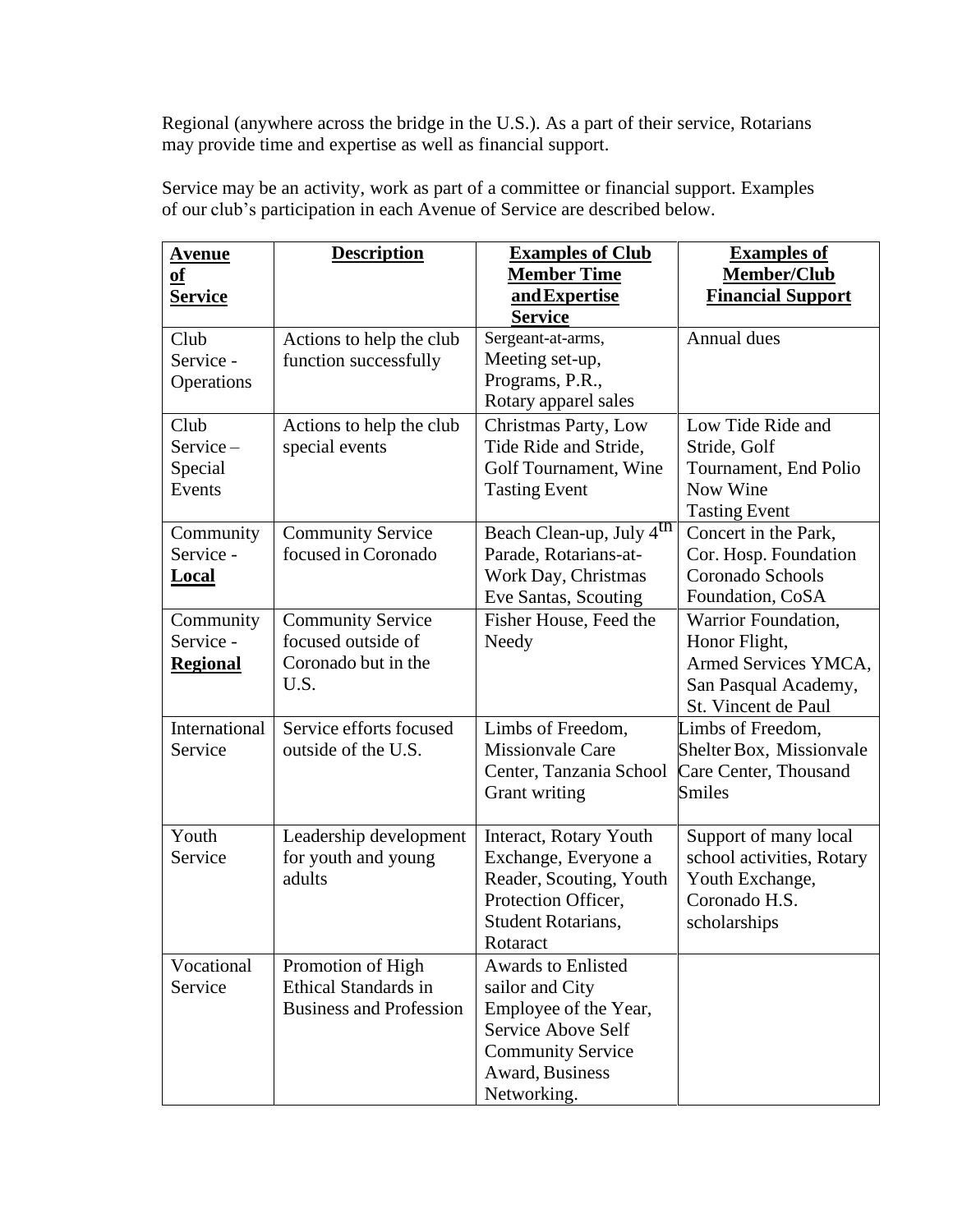# **5. Officers and Directors of the Board**

- a. The Board includes 11 members: President, immediate Past President, President-Elect, Secretary, and Treasurer. These are all officers of the club and serve one-year terms. Additionally, there are six Directors elected for a one-year term.
- b. The duties of the officers are presented in the Club Bylaws.
- c. Each director is responsible for one or more Rotary Avenues of Service and the Rotary and club foundations. Current director responsibilitiesare noted below:

| <b>Responsibility</b>                                        |                          | <b>Current</b><br><b>Directors</b><br>2021-22 |
|--------------------------------------------------------------|--------------------------|-----------------------------------------------|
| Club Service – Operations                                    | <b>Avenue of Service</b> | Sue Maack                                     |
| Club Service – Special Events                                | <b>Avenue of Service</b> | <b>Brittany Teeter</b>                        |
| Community                                                    | <b>Avenue of Service</b> | Mike Woiwode                                  |
| International                                                | Avenue of Service        | Karol McClelland                              |
| <b>Youth Service</b>                                         | <b>Avenue of Service</b> | Dominique Davis                               |
| Vocational                                                   | Avenue of Service        | <b>Brittany Teeter</b>                        |
| The Rotary Foundation (TRF)                                  |                          | Pat Starke                                    |
| Rotary Club of Coronado Foundation (including the endowment) | Pat Starke               |                                               |

d. All outgoing board members are required to meet with the Rotarian taking their place on the board to pass down current knowledge/documentation related to the duties of the position and to be available as a mentor to the incoming director when needed. Using this Guide is another valuable source of "pass-down" information.

# **6. Officer and Director Elections**

a. Club members who have served or are serving on the current Board of Directors will not be reelected to the board unless in a position of special knowledge such as Foundation Director, Treasurer, or Secretary. Club members who have previously served as a director will not be selected by the Nominating Committee as Avenues of Service directors.

b. While the President-Elect (PE) nominee may matriculate from the Secretary or Treasurer position, the Nominating Committee may choose to select the incoming PE from other Rotarians who have previously served as a club officer or director.

# **7. Installation of New Officers and Directors**

- a. The Installation Dinner in late June is a special club event planned by the President-Elect.
- b. The Installation Dinner should have a program including,
	- i. Meeting Agenda
	- ii. List of outgoing board members (including those changing positions)
	- iii. List of incoming board members (including those changing positions)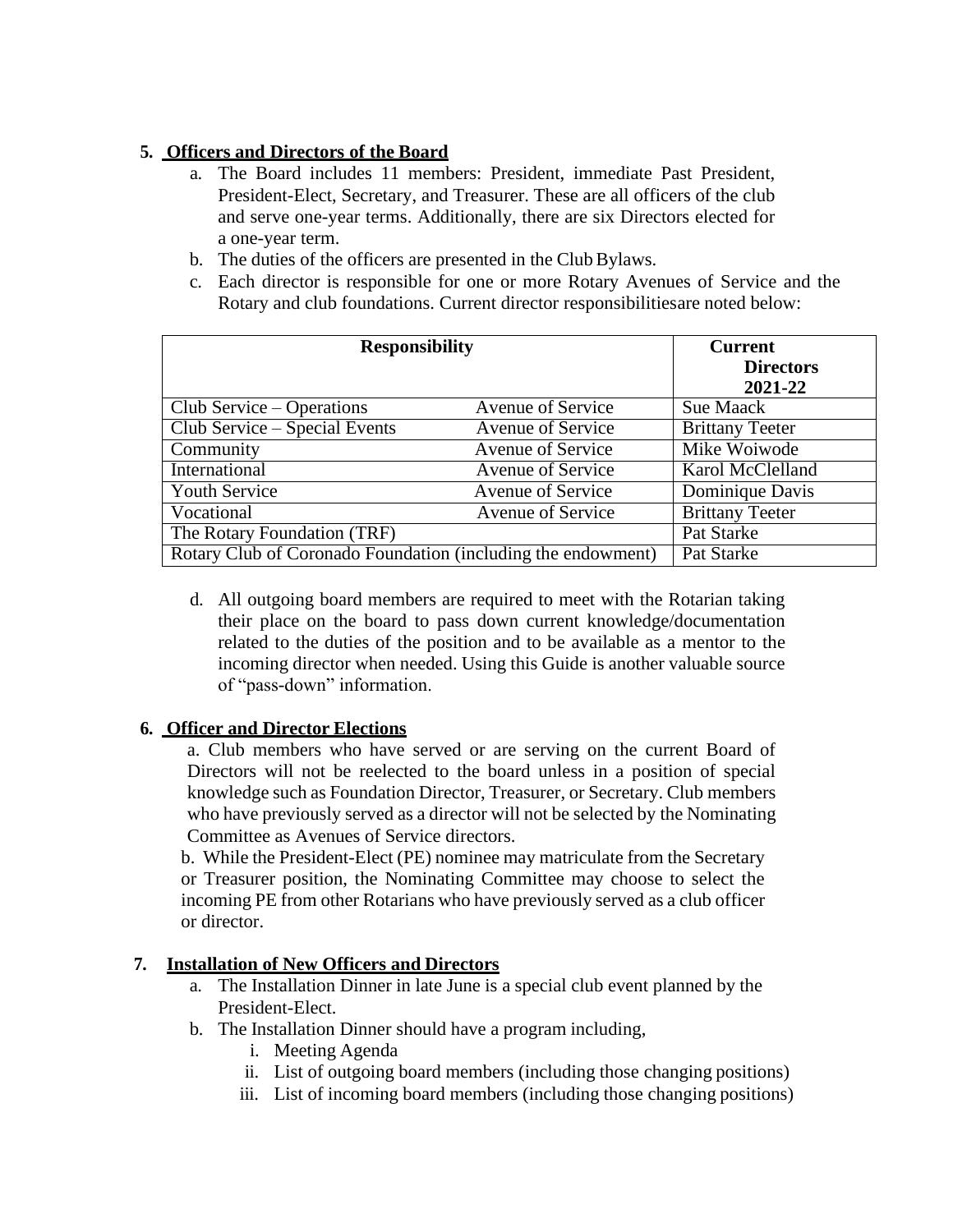- iv. List of continuing board members
- v. List of charter members of the club
- vi. Description of the Rotarian of the Year Award
- vii. List of past Rotarians of the Year (including year awarded)
- viii. List of Past Presidents (including years of service)

#### **8. Committees**

- a. The assigned Board member together with the Club President are responsible for appointing leaders and/or committee chairs and monitoring the work in each area of club activity. Committees provide an organized bulk of the club's volunteer opportunities
- b. Current leaders/chairs in each activity area are described on the club website. In the appointment of committees, there should be provisions for continuity of committee leadership. The President Elect should review committees and revise the Chairs as appropriate to ensure all qualified members have a chance to fill these leadership opportunities.

## **9. Meetings of the Club**

- a. The Club President presides at the Wednesday meetings. If he or she cannot attend a meeting, he/she delegates that responsibility to a club Past President or to the President-Elect. If no one is designated, the responsibility falls to the President-Elect.
- b. The proper club response to the introduction of visiting Rotarians is "Hi (first name)".
- c. The proper club response to the introduction of guests of Rotarians is applause.

## **10.Meeting Lunch Tickets**

- a. Lunch tickets sales do not generate a net income to the club. They are priced by the establishment serving the food.
- b. Every person attending a lunch meeting is required to purchase a meal.
	- i. In part, the cost goes for the use of the meeting room and staff remuneration.
- c. Free lunch meals are provided by the club for:
	- i. The speaker and one guest of the speaker
	- ii. One ticket for a Rotary donation check or award recipient
	- iii. Students attending in association with club activities
	- iv. First time "Special Guests"

#### **11. New members**

- a. The steps to propose new members are presented in a pamphlet available at the Rotary office. Proposed New Member Packets are available on the website and at club meetings.
- b. Proposed new members should be introduced at least two meetings as "special guests". The introducer should indicate the proposed member's occupation.
- c. The process of screening and electing new members is presented in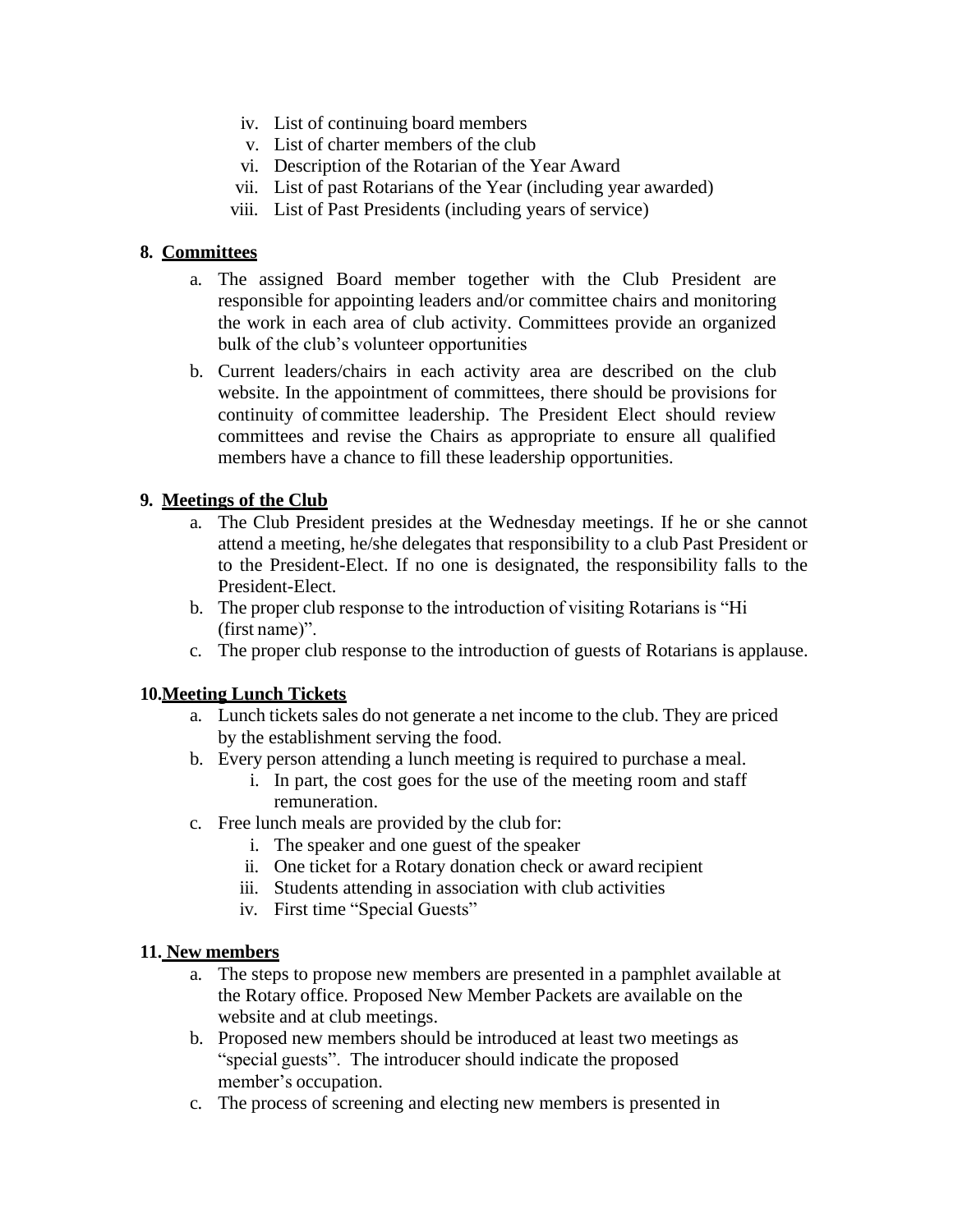the Club Bylaws.

- d. The initiation fee is described in Section 3a.
- e. See Section 10.04 of the Club Bylaws to review the procedures for an Active Corporate Membership.

# **12. Induction of New Members Procedure (see Rotary International Manual of Procedure)**

- a. President calls new member, sponsor, mentor and induction leader (Past President) to podium.
- b. Sponsor (or mentor) may introduce and provide a brief (30 second) bio of new member.
- c. A Past President provides a welcome to Rotary with a brief explanation of Rotaryand the responsibilities of membership.
- d. Presentation of Rotary materials by Past President/inductor to new Rotarian
- e. Current President says "Please welcome our new member ."
- f. Club members stand and applaud new member.

## **13. Red Badge Requirements**

"Red Badge" is Rotary's orientation program for new members. The program is administered by the Chair of the Red Badge Committee, with assistance from committee members.

a. Upon the new member's induction, the Chair, or a committee member, shall ensure that the following occurs:

i. A picture will be provided by the new member to be posted on the club website.

ii. Send the newly inducted Rotarian the "Welcome to the Rotary Club of Coronado" email and a copy of the Club Guide.

iii. The Red Badge Committee Chairman will determine if the sponsor will also serve as the mentor for the new Rotarian. If the sponsor declines, a mentor will be assigned.

iv. Add new member to the Red Badge Tracker Report.

v. Schedule a Rotary II session (1 hour) for the new member.

b. Red Badge requirements tracking:

i. The Chair, or a designated committee member, shall maintain each new member's completed requirements on the Red Badge Tracker report.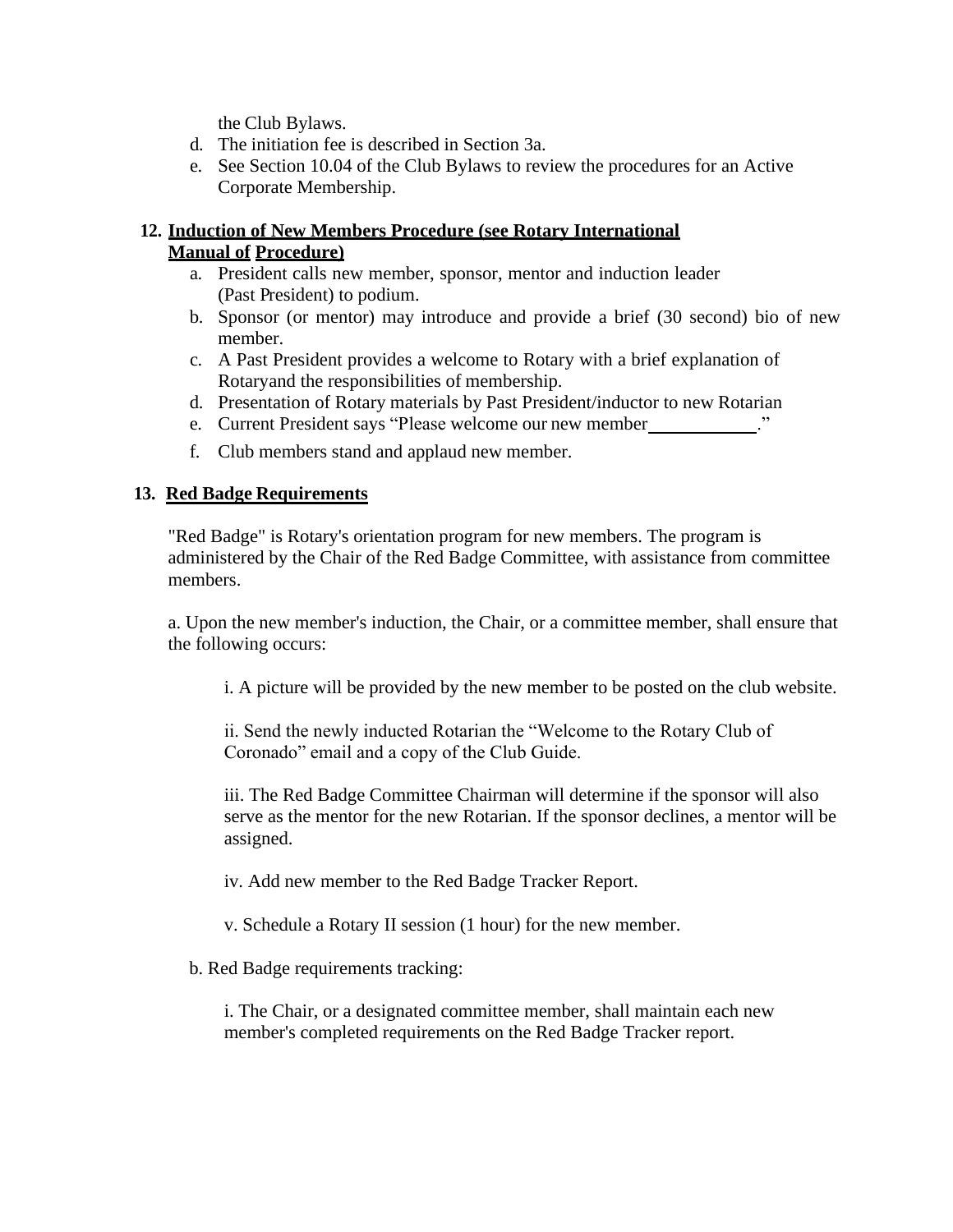ii. The publishing of the RB Tracker shall be determined by the Red Badge Committee Chair. A copy RB Tracker will be distributed to all Red Badge members, sponsors, and/or mentors, and Red Badge Committee members.

c. The "Who Am I?" Procedure:

i. The "Who Am I?" speech is always the LAST Red Badge task to be performed.

 ii. Once the Red Badger has completed all other Red Badge requirements, the Red Badge Chair contacts the Rotary Club President requesting prospective dates for their "Who Am I?". The Sponsor/Mentor is also contacted by the Chairman to provide the introduction for the Red Badger.

iii. When a "Who Am I?" date is approved by the Rotary President, the Chair sends a confirmation to the Red Badger and his/her Sponsor and Mentor with a request to know how many guests will be joining them that day.

iv. The Red Badger gives 2-3 minute "Who Am I?"

v. At conclusion of their "Who Am I?", the sponsor or mentor ceremoniously removes the red "New Member" tape from the new member's badge and removes their name from RB Tracker.

# **14. Rotarian of the Year (ROY) Definition and award Protocol**

a. Selection as a ROY is the highest honor bestowed upon a member by the Rotary Club of Coronado. The annual award is determined by past Rotarians of the Year who are active members of the club. A selectee is being recognized for demonstrating over a continuing period of time (not just one year) a unique commitment to Service Above Self, Club and community participation, ethical performance of business or professional responsibilities and advancing the ideals of Rotary through singular actions of service.

b. The senior member of this committee (person with earliest selection date) shall be the Chairperson of this committee. The Rotarian of the Year (ROY) committee shall consist of all Green Jacket members (ROYs) who are presently members in good standing in the Rotary Club of Coronado.

c. Each year in April or May, the Chairperson shall invite all members to attend a meeting to select the next ROY. Time and place of said meeting to be determined by the Chairperson.

d. Selection is by secret written ballot and shall remain SECRET until the award is presented.

e. ROYs will gather information of the newly chosen ROY to aid in the introduction, obtain Jacket size, and make sure the new ROY attends the upcoming Installation Dinner,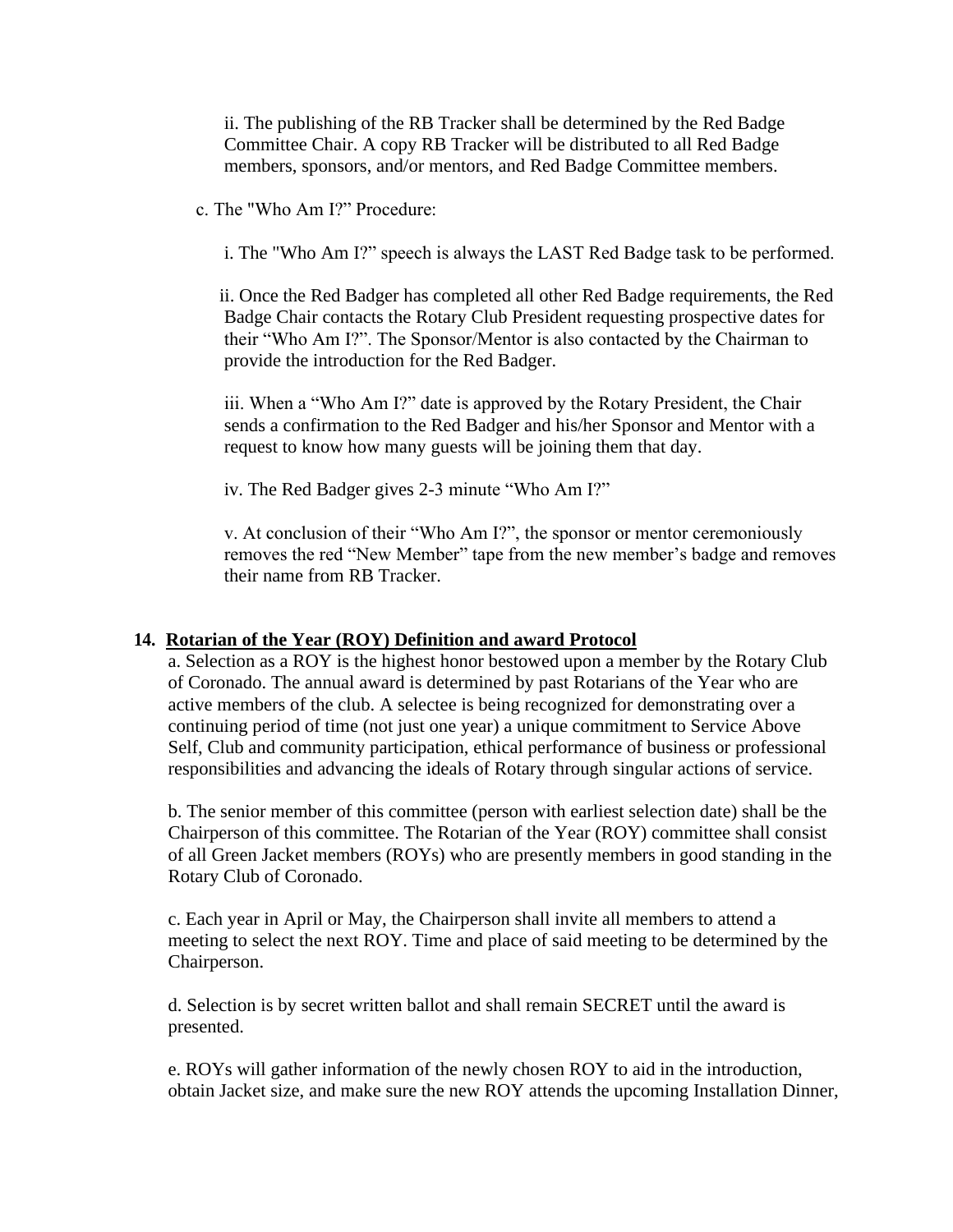where the ROY award will be given.

f. The Chairperson and last ROY selected will announce the new ROY as the last agenda item during the annual Installation Dinner, with all attending ROYs assisting.

g. The new ROY will receive a new Green Jacket and a permanent plaque. A perpetual plaque to be kept for one year is also given.

h. Green Jackets shall be worn at the Installation Dinner, at meeting during Rotary VIP visits, at ROY funerals, and whenever prescribed by the Rotary President or ROY Chairperson.

## **15.Rotarians at Work Day**

On the last Saturday of each April, Rotarians around the world work on hands-on projects to help their local communities. This event was initiated by our Past Club President and District Governor, Robert F. Watson (deceased) in 2006. All club members are encouragedto participate.

## **16.Low Tide Ride & Stride**

Combined with the annual golf tournament, this is one of the two major fund raisers to support our club's foundation funding. The race was started by Robert Kranz (deceased Rotarian) in 1998 and has grown to nearly 1,000 participants.

#### **17.President's Roast**

The outgoing President's roast is typically the last regular meeting of theRotary year. It is put on by the Past Presidents, and assistants. The immediate Past President presides at the meeting.

## **18.Past Presidents' Dinner**

- a. Set up by Past President preceding the Immediate Past President.
- b. Normally scheduled for the fall.
- c. It serves as the induction of the Immediate Past President into the Past Presidents Club.
- d. Members include current club members who have been the president of any Rotary Club.

## **19.Club Financial Planning**

- a. Each spring, the President Elect creates a budget for the upcoming Rotary year. At the first meeting in July, the Board of Directors approves a balanced club Operating budget and Foundation budget for the ensuing Rotary year.
- b. Club Operations
	- i. All Operational finances are on a current cash basis. That is, Operational income for each Rotary year paysthe expenses for that year.
	- ii. All administrative salaries and related taxes are paid out of Operations. However, a portion of the administrative services are in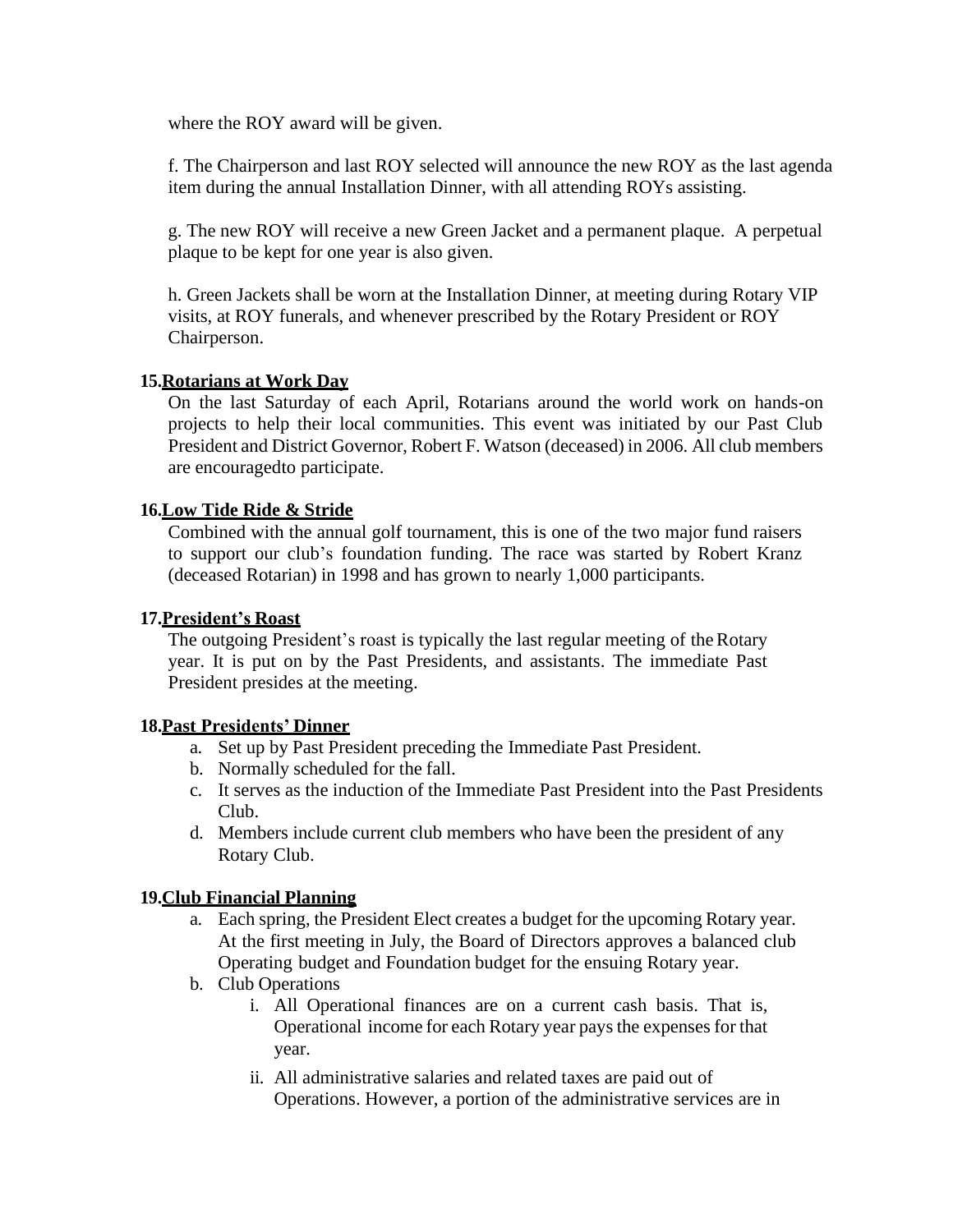support of Foundation activities. Therefore, an amount of Foundation income is transferred (both in the budget and monthly actuals) to Operations to cover that expense. In January of each year, the President and Treasurer will review staff compensation. Determination of any salary increase shall be made by March  $1<sup>st</sup>$  so that it may be included in the proposed budget for the upcoming fiscal year (July 1-June 30).

- iii. To the extent the operating budget does not balance at the end of any Rotary year, the balance is adjusted thru the club's Operating Fund Balance (as noted on the Balance Sheet). Should that balance become depleted (<\$10,000 remaining) the operating income and/or expenses need to be adjusted to replenish the Operating Fund Balance
- c. Club Foundation
	- i. Income to Club Foundation in one Rotary year (which is not specified for the club endowment) is distributed by the club the following Rotary year. Therefore, on a yearly basis, the financial plan will not balance.
	- ii. All administrative salaries and related taxes are paid out of Operations. However, a portion of the administrative services are in support of Foundation activities. Therefore, an amount of Foundation income is transferred (both in the budget and monthly actuals) to Operations to cover that expense.
	- iii. To the extent the Foundation budget expenditures do not balance with the original budget at the end of any Rotary year, the difference is reflected in the Foundation Funds under Assets on the Balance Sheet.
	- iv. All distributions of Foundation funds are distributed at the direction of the club board of directors with the approval of the Club Foundation board of directors and only to entities that make a written request for funding.
	- v. The Low Tide Ride & Stride (LTR&S) currently takes place in June. All income and expenses for the event through July  $31<sup>st</sup>$  of that calendar year are assigned to that event. Later income and expenses are assigned to the next LTR&S event.
	- vi. Except for rare exceptions like two-year scholarships, the board cannot make a funding commitment beyond its Rotary year. However, the Board of Directors should consider long standing relationships (e.g., Limbs of Freedom, 1,000 Smiles, San Pasqual Academy, BLCI) even if there no longer is a "Champion in the Club".
	- vii. Sources of club operations and foundation funding are described herein under "Uses of Club Income".

## **20.Uses of Club Income**

- a. Fines Rotary Club of Coronado Foundation
- b. Golf Tournament Foundation causes (see Funding Guidelines of the Club Board)
- c. Low Tide Ride & Stride (LTR&S) Foundation causes (see Funding Guidelines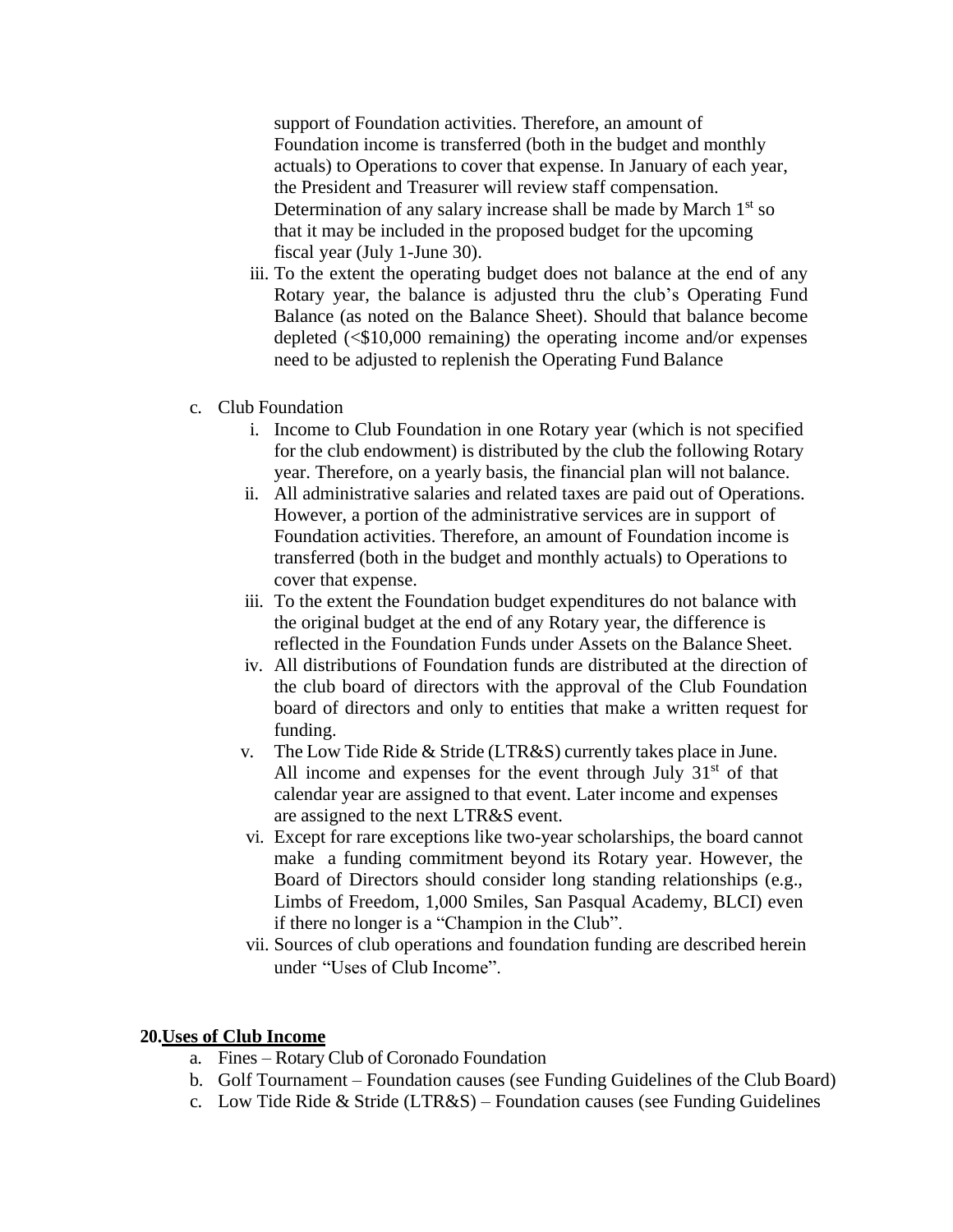of the Club Board)

- i. 51% of net proceeds generated by the proceeds of the Low Tide Ride and Stride go to organizations that primarily benefit wounded warriors and/or frontline workers.
- d. Membership Dues Club Operations
- e. Membership Fees Club Operations
- f. Rotary Apparel Club Operations
- g. Scooters (Rotarians leaving before the program) Club Operations (installation dinner)
- h. Wine Tasting Party End Polio Now
- i. Given the above, any donation specifically designated to support a specific cause will be honored.

# **21. Financial Support of Members by the Club**

- a. PETS (President-Elect Training Seminar) All costs (including gas or air fare) of PE only.
- b. Rotary International Convention All travel, hotel room, and convention costs for PE. Includes meals at convention venue included in registration. No reimbursement for other convention related activities (meals, field trips, etc.)
- c. District 5340 Conference Registration for all conference events for President.
- d. Large Club Conference All travel, hotel, and conference costs for PE and Executive Director on a biennial basis or as deemed appropriate by the Board of Directors.
- e. The club may pay for a part or all of the registration cost for one district event for red badgers.
- f. The club pays no other member costs.

# **22.Funding Guidelines of Club Board**

- a. A person, group or organization requesting funding from the Rotary Club of Coronado must submit a formal written request per the guidelines included on the club website.
- b. The current Board of Directors will consider the following guidelines adopted by the 2011- 2012 RI Board of Directors when voting to grant club funds for Service Projects:
	- i. Will the funds support ideals of Rotary which includes Rotary International's seven areas of focus?
		- 1. Peace and conflict prevention/resolution.
		- 2. Disease prevention and treatment.
		- 3. Water sanitation.
		- 4. Maternal and child health.
		- 5. Basic education and literacy.
		- 6. Economic and community development.
		- 7. Supporting the Environment.
	- ii. Will the project produce significant impact (Sometimes we're just funding an individual) and clearly represent Rotary's mission, goals, and objectives?
	- iii. Is the project proactively supported by a member of the club?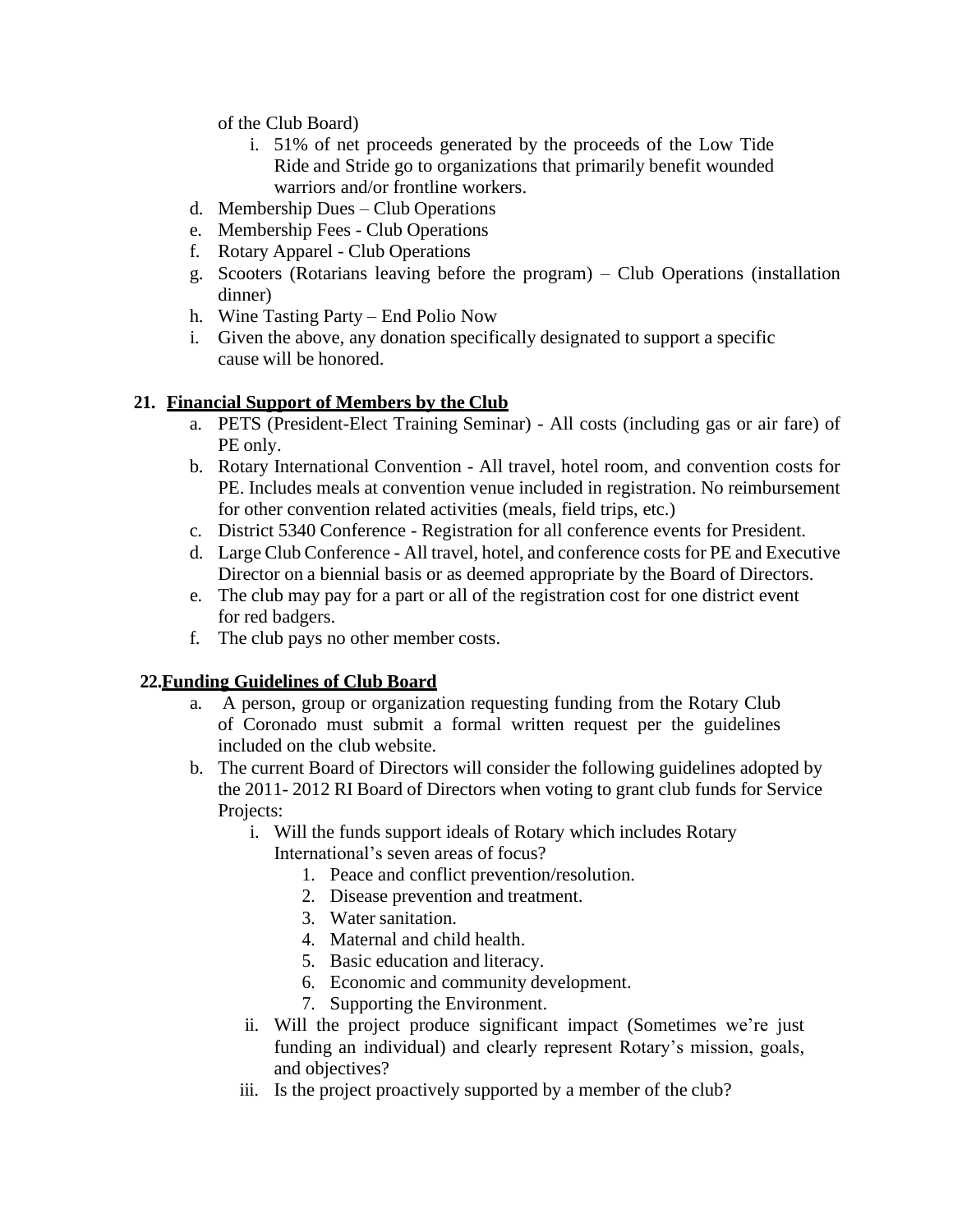- iv. Will the project bring the face of Rotary to the community?
- v. Can our club form a partnership with another organization to accomplish the project?
- vi. Does the request follow the approved format and indicate specifically what the funds will be used for?
- vii. Has the project been supported by the Club in the past and is it included in the current-year budget?
- viii. Is the project keyed to providing humanitarian service and encouraging high ethical standards?
- c. The club board should not make multi-year commitments.

# **23.Website**

- a. The club website is [www.coronadorotary.org](http://www.coronadorotary.org/) and contains a wealth of information not included herein. Individual usernames and passwords will be sent to new members upon joining.
	- i. Go to [www.coronadorotary.org](http://www.coronadorotary.org/)
	- ii. Click on Members' Area
	- iii. Enter Username and Password
	- iv. Club Number is 909
	- v. Check Remember Me (you can also change your password later in My Data)
	- vi. To Create an icon on your desktop, click on Create DaCdb Shortcut drag to Desktop
	- vii. After logging in, Click on My Club
		- 1. Scroll down page for: Club Leadership Listing, Committees Info, Club Members Listing and much more.
	- viii. Click on My Data
		- 1. Member's personal data appears
		- 2. Purple Toolbar contains useful tabs:
			- a. Edit My Data (then use blue toolbar to edit categories)
				- b. Change My Password
				- c. View My Attendance History
				- d. Members DOC (user manual)
		- 3. Can Enter Make-ups (button underneath photo)
	- ix. Click on Reports
		- 1. Membership Directory
			- a. Click on variations and find your preference:
				- i. Number of members per page, portrait, landscape,etc.
				- ii. Select View to see onscreen, or Excel or Word
				- iii. icon to print
		- 2. Mailing Labels
		- 3. Birthdays and Anniversaries
		- 4. Business Cards
		- 5. Member Photo Album